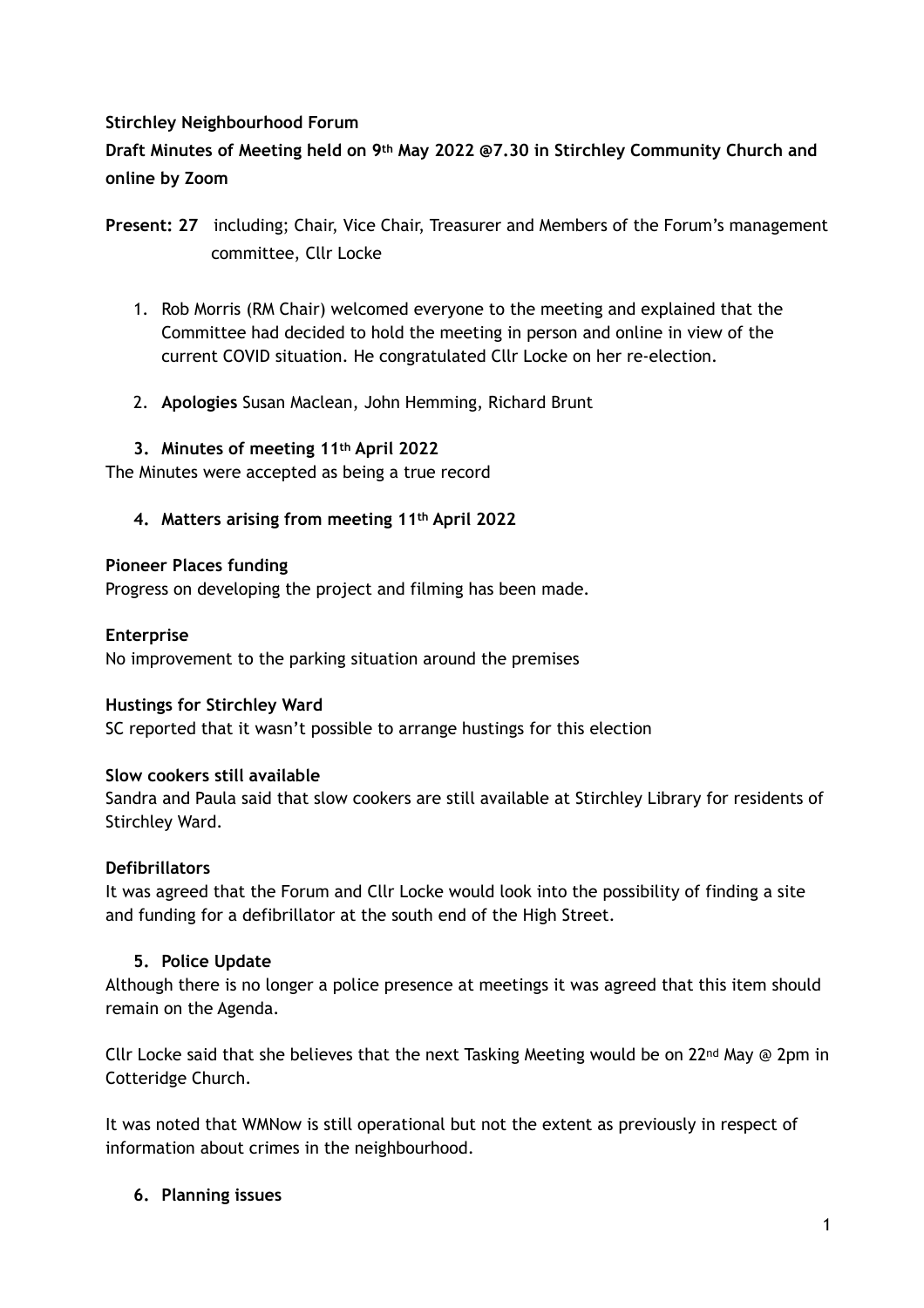Sandra Cooper, Planning Officer updated items from the February meeting;

**Lidl (former Fitness First site)**  No decision

**Clonmel Road Business Centre** –

Enforcement action in progress

## 2021/10881/PA **Land off Pershore Road/Hazelwell Lane**

Planning permission granted.

### **New applications**

2022/03155/PA | Units 11-13, Clonmel Road Business Park, Clonmel Road Installation of 7 external air conditioning units to the rear of the building opposite to the canal.

As it appeared that no residents would be affected due to the placing of the new units no comments were made,

## 2022/02153/PA 1401 Pershore Road

Change of use to 8-bed HMO (Sui-Generis), erection of single and two storey rear extension, installation of dormer windows to front and rear and alterations to front elevation This is next to the student development at the corner of Maryvale Road Current use isn't clear but it appears that there would be the addition of 2 bedsits in the

attic (currently a loft)

& 1 further bedsit on the first floor

& 1 bedsit on the ground floor & large open plan kitchen, living and dining space Office space to Pershore Road will be retained.

There was a discussion about the over-development of the premises and pressure on car parking which led to a discussion about the need for affordable housing in Stirchley and the instances of Exempt housing in the Ward.

It was agreed that this would form the basis of discussion at a future meeting.

# **7. Networking**

### **Great Run Half Marathon**

It was agreed that the lack of a train service caused inconvenience with the relevant websites having little or no information about the bus replacement service stops for Bournville station.

The road works in Fordhouse Lane caused congestion on the diversion route. Cartland Road was not signposted correctly, at one point a bus took the wrong turning. There was some difference of opinion about the effect on the 'Little London' area.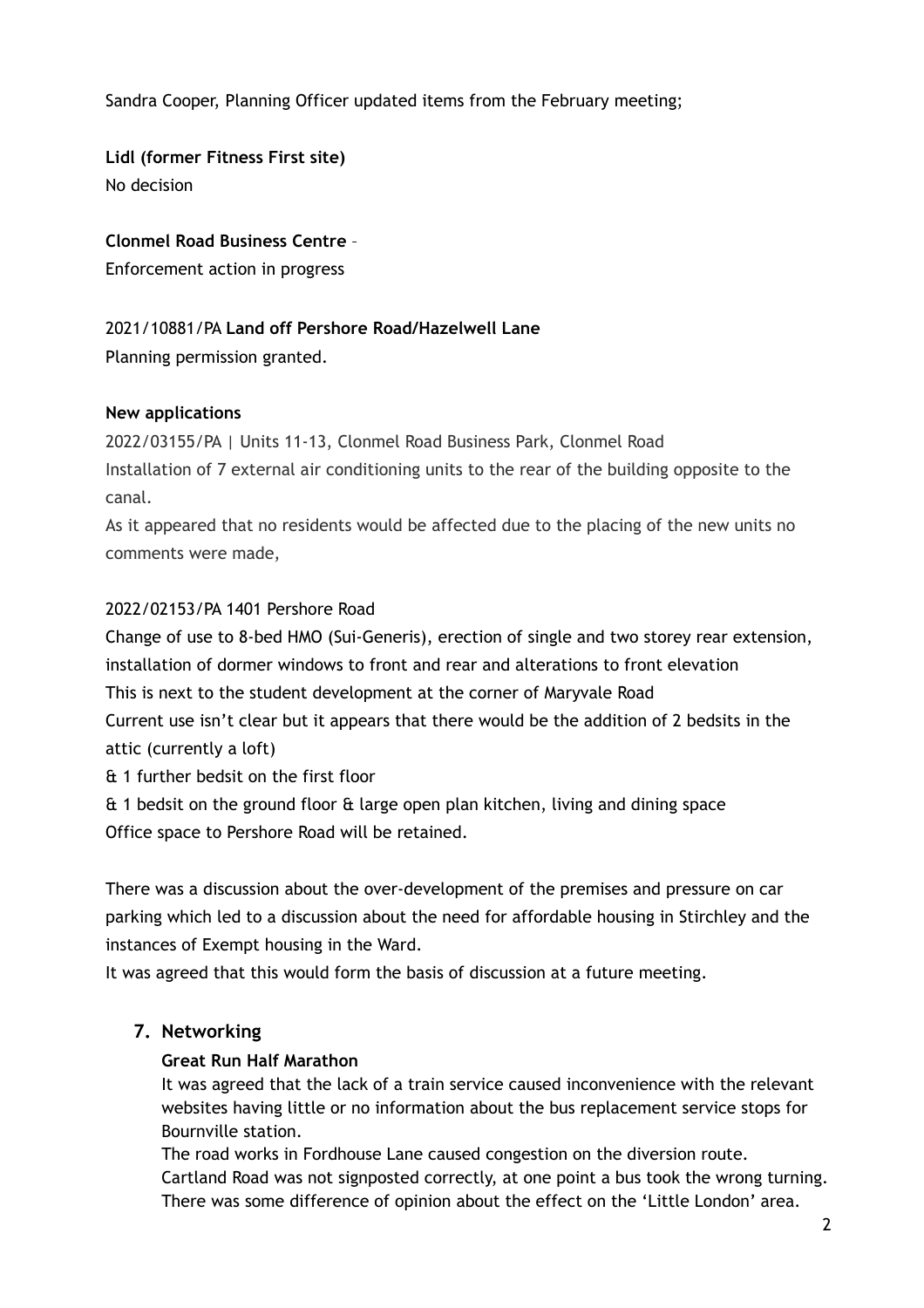The stewards again lacked local knowledge.

It was agreed that advance publicity to homes was improved from previous years.

Cllr Locke agreed that a major issue was communication between all parties concerned and a lack of coordination.

#### **Commonwealth Games Marathon**

It was agreed that this would form an item at the next meeting.

#### **Queen's Platinum Jubilee Weekend – 2nd – 5th June**

In addition to the events noted last month it was announced that there is to be an event on Pineapple Grove (in front of Church of the Ascension) on Thursday 2nd June from 10.30 to 1pm. There will be a cake competition and games. All welcome.

Cllr Locke said that she was aware of several requests for road closures in the Ward.

She also said that the Sea Cadets may be organising something,

#### **8. Any other business**

The issue of Wickes no longer allowing local residents to park on their car park at any time was raised.

It was noted that it was having a knock on effect on nearby roads in terms of parking issues.

Cllr Locke said that she had tried to engage with the local store with no success. She had now written to the company Chief Executive. She has discovered that the land is owned by Wesleyan & General.

It was noted that there is a petition. The Forum will send a link after the meeting. It is likely to form an Agenda item at the next meeting.

### **Date of the next meeting – Monday 13th June 2022**

#### **The meeting ended at 8.40pm**

### Disclaimer notice on behalf of the Stirchley Neighbourhood Forum Management Committee

1. The Management Committee does not normally have prior knowledge of items which will be raised as Any Other Business, but the Management Committee will help facilitate such items where it does have prior knowledge, and which are in the interests of Stirchley. 2. The Forum is not aligned to any political party or one group and hence will hold a neutral stance in all political items which are raised at the meetings; the Forum may take a stance (positive/negative) on planning applications discussed at the meeting or on changes to community/neighbourhood services which affect the Forum area

3. The Forum's Management Committee will not allow a person or organisation to use the Forum's meeting as a means to any political end.

4. All residents and businesses within the Forum's area have the right to attend and speak at the meeting. Business owners, not resident within the forum area, have a right to attend and speak at SNF meetings, but they cannot make up quorum.